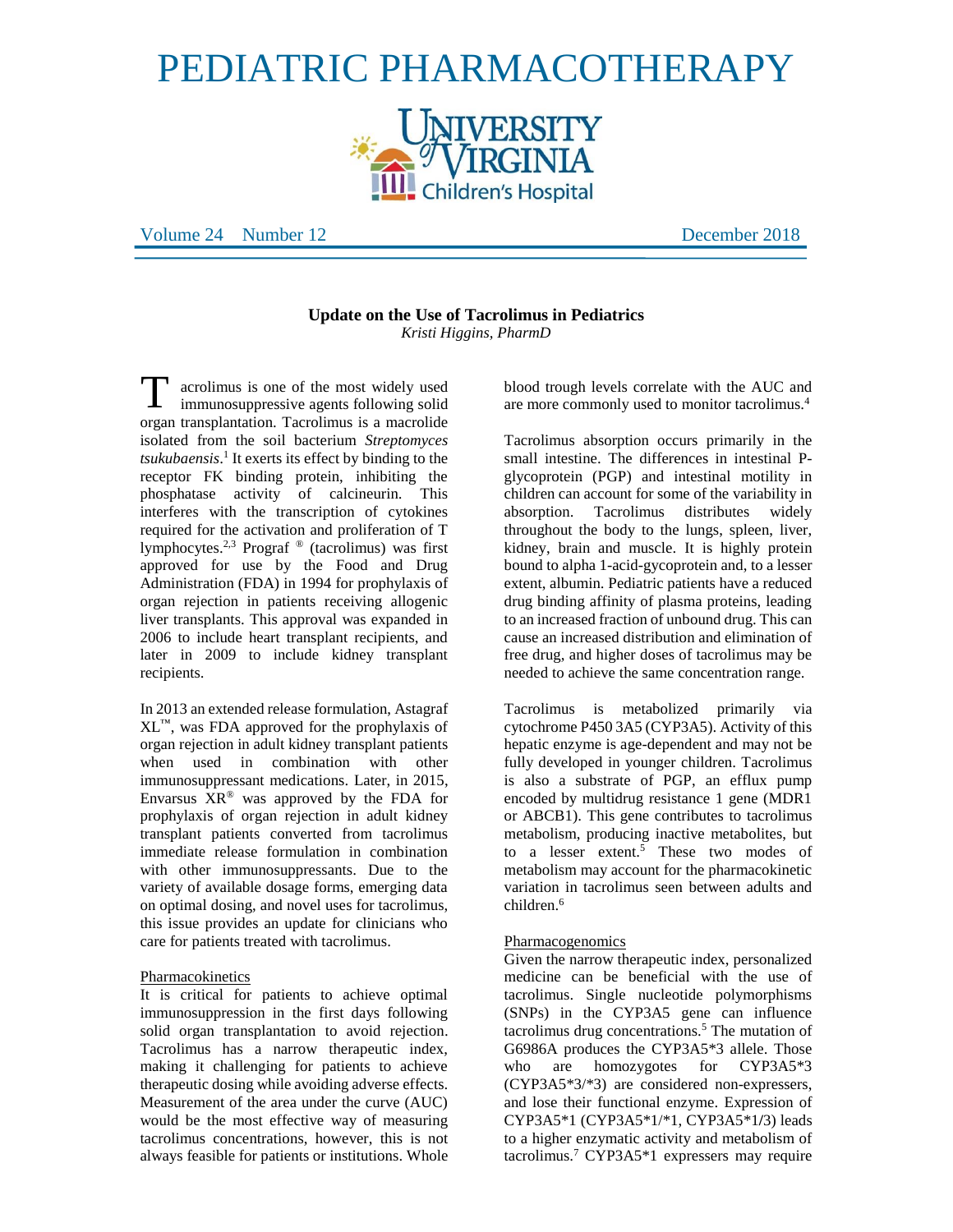two-fold higher doses of tacrolimus to achieve therapeutic blood targets. 5

In May 2018, a study by Min and colleagues evaluated a new way of dosing tacrolimus based on a patient's genotype. They compared genotype-guided dosing to standard dosing of tacrolimus in pediatric patients receiving heart, kidney, or liver transplant. The goal was to compare time to achieve and maintain therapeutic tacrolimus trough concentrations between the two groups. Patients were categorized as being CYP3A5 expressers or non-expressers, then randomized after transplantation to receive either genotype-guided dosing (n=35) or standard dosing (n=18) for tacrolimus. Those who were in the genotype-guided dosing group were dosed based on a sliding scale algorithm, with the lowest dose in older patients (more than 6 years of age) who were CYP3A5 non-expressers and the highest dose in younger children (less than 6 years) who were CYP3A5 expressers. Patients were followed for 30 days after initiation.

Patients in the genotype-guided dosing arm achieved therapeutic tacrolimus concentrations earlier than those in the standard clinical dosing arm, with the median time to first therapeutic concentration of 3.4 (range 2.5-6.6) days in the genotype-guided arm and 4.7 (3.5-8.6) days in the standard arm  $(p=0.049)$ . In the genotype-guided group, 69% of patients achieved stable tacrolimus concentrations, while only 44% of patients in the standard arm achieved stable concentrations within 30 days ( $p=0.089$ ).

The median time to achieve stable therapeutic concentrations was 18 (range 14-27) days in the genotype-guided arm. This median time could not be calculated in the standard arm because < 50% of participants achieved stable therapeutic concentrations during study follow-up.<sup>5</sup> This study indicates that genotype-guided dosing could be a favorable approach to tacrolimus initiation.

## Dosage Forms

Tacrolimus is commercially available in the United States as an immediate release oral capsule and IV formulation (Prograf®), an extended release capsule (Astagraf XL™), and an extended release tablet (Envarsus  $XR^{\circledast}$ ). The contents of the immediate release capsule can also be compounded to form an oral suspension. In adult patients, the dosing conversions between agents are defined. If patients are converted from the immediate release oral formulation to the IV formulation, the oral dose is multiplied by  $\frac{1}{4}$  to obtain the IV dose. When switching from an immediate release formulation of tacrolimus to Astagraf  $XL^m$ , the dose conversion is 1:1. When switching from an immediate release formulation to Envarsus  $XR^{\circledast}$ , the dosing conversion is less straightforward, and is more similar to a 1:0.75

conversion, where 0.75 represents the Envarsus XR® formulation.

Recently, several studies analyzed the pharmacokinetics of switching from immediate release to extended release formulations of tacrolimus in pediatric patients. Lapeyraque and colleagues analyzed the conversion from twice daily immediate release tacrolimus to once daily Advagraf® (approved in Europe, listed as a 1:1 conversion in adults) in pediatric renal transplant patients between 6-20 years of age. Patients were converted on a 1:1 basis from their current total daily dose. AUC studies were performed over 24 hours by taking a blood sample immediately before drug administration and at a variety of time points after drug administration. The median total daily baseline tacrolimus dose was 0.11 mg/kg. The median AUC of twice daily dosing was 222.3 ng/mL compared to 197.5 ng/mL in daily dosing  $(p = 0.03)$ . The median minimum concentration  $(C_{\text{min}})$  of twice daily dosing was 6.5 ng/mL, which was significantly higher than the  $C_{\text{min}}$  for daily dosing of 5.6 ng/mL  $(p = 0.01)$ . This study demonstrated that a 1:1 conversion from twicedaily to daily tacrolimus resulted in a sustained decrease in tacrolimus exposure as shown by a lower AUC and  $C_{min}$ .<sup>8</sup> This indicates that when converting from twice-daily to daily tacrolimus regimens based on the current total daily dose, increased monitoring of drug levels is necessary to ensure therapeutic levels are maintained.

Quintero and colleagues evaluated the safety and efficacy of converting from twice daily to once daily tacrolimus in pediatric liver transplant patients. Patients were converted on a 1:1 basis from their current total daily dose. After conversion, doses were adjusted to maintain target trough levels. The mean daily tacrolimus dose was 0.09 mg/kg pre-conversion, with a significant increase to a mean of 0.11 mg/kg at three months after conversion ( $p < 0.001$ ). Thirtyfive of the 55 (63.6%) patients needed modification of their original tacrolimus dose to maintain plasma trough levels during the first year after conversion. The average increase in dose was 0.013 mg/kg, representing an increase of  $14.8\%$  of the pre-conversion dose.<sup>9</sup> Patients were shown to have better adherence and similar safety profile post conversion. Both of these studies indicate that when converting pediatric patients from immediate to prolonged release tacrolimus, dose modifications may be required.

In February 2018, the first study was performed that randomized de novo pediatric patients to receive immediate release or prolonged release tacrolimus. The study included 44 pediatric patients undergoing kidney, liver or heart transplantation. Patients were randomized to receive either prolonged release tacrolimus once daily, or immediate release tacrolimus twice daily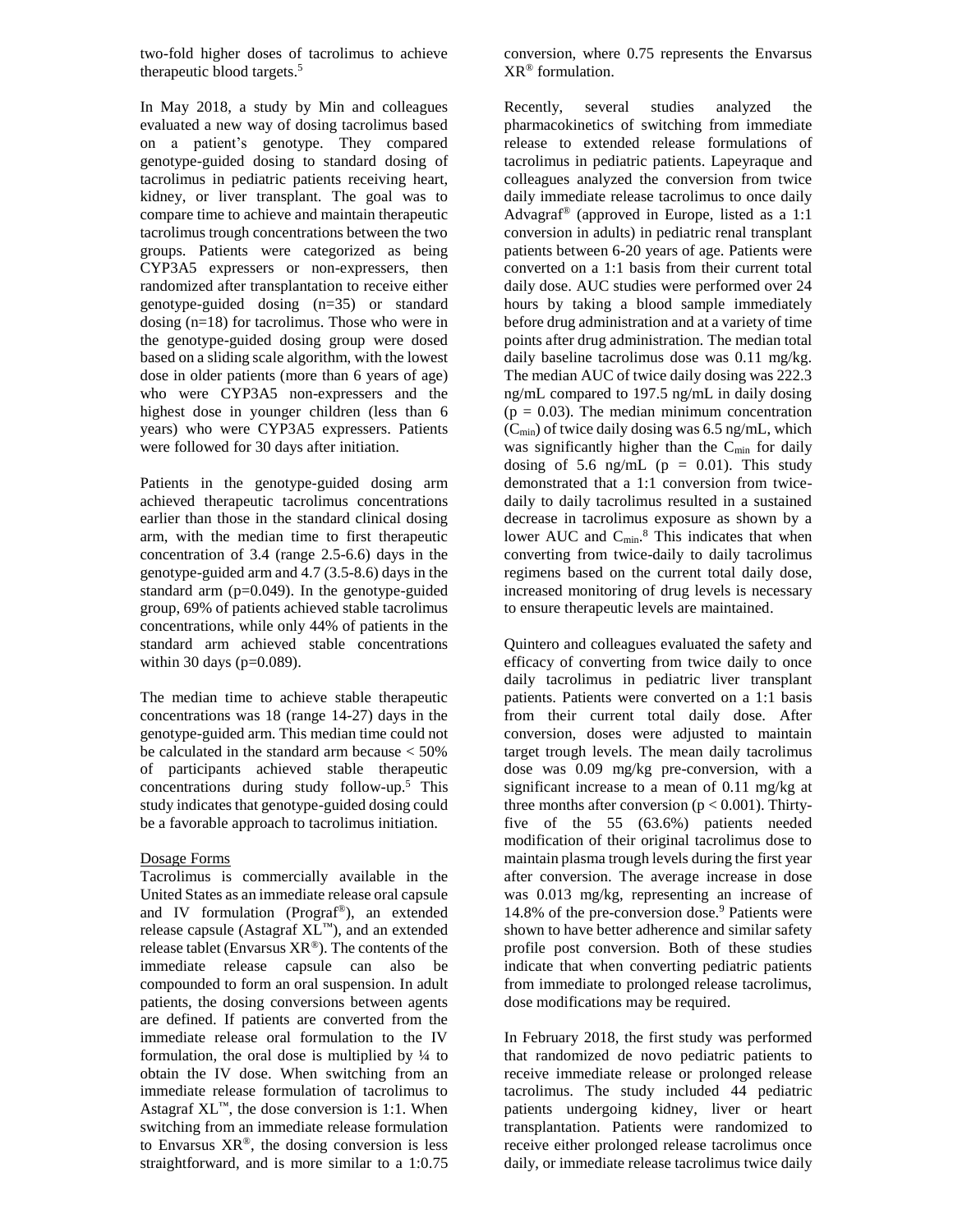after transplantation. The dose and time after transplantation of the first tacrolimus administration, designated as Day 1, varied by organ transplanted (Table 1).

Table 1. Initial dose and day of first dose of tacrolimus based on transplanted organ

| Transplanted | Initial dose | Tacrolimus        |
|--------------|--------------|-------------------|
| organ        | (mg/kg)      | Day 1             |
| Heart        | 0.075        | 4 days after skin |
|              |              | closure           |
| Liver        | 0.3          | 2 days after skin |
|              |              | closure           |
| Kidney       | 0.3          | 24 hours after    |
|              |              | reperfusion       |

Subsequent doses were adjusted based on clinical evidence of efficacy, adverse events and achievement of recommended target whole blood trough levels (days 1-21: 10- 20 ng/mL; days 22 onward: 5-15 ng/mL). Whole blood samples were collected before dosing and at a variety of time points post-dose on days 1, 7, and 28 to provide pharmacokinetic profiles.

The average whole blood concentration time curve for 24 hours after administration of prolonged release tacrolimus was smooth, whereas immediate release tacrolimus had a biphasic response. After the first dose of tacrolimus, systemic exposure (AUC) was approximately 35% lower in the group given the prolonged release group compared to those given the immediate release formulation. By day 28, once patients were at steady state after their last dose adjustment, the systemic exposure was similar for both formulations. The linear relationship between AUC and the concentration at 24 hours was also similar between the formulations. This indicates the same target trough levels will result in similar systemic exposure, and the same therapeutic drug monitoring method can be used.<sup>4</sup>

Based on currently available literature, it should be noted that when converting pediatric patients from twice daily to once daily formulations of tacrolimus, or starting them on a once daily regimen, daily drug monitoring is warranted until stable concentrations are achieved.

# Adverse Reactions

Tacrolimus use is associated with many adverse reactions, including diabetes, nephrotoxicity, hyperglycemia, hyperkalemia, hypomagnesemia, neurotoxicity and alopecia. When compared to other agents in the same class (e.g., cyclosporine), tacrolimus is associated with higher instances of hyperglycemia and diabetes. Children are also at a higher risk of developing infections and lymphoproliferative disorders than adult transplant recipients due to the potentially longer duration of immunosuppression.<sup>2</sup>

A recent study reviewed factors associated with post-transplant diabetes mellitus (PTDM) in children treated with tacrolimus after renal transplantation. Patients without PTDM were matched to patients with PTDM according to age at time of transplantation, sex and follow up duration. All patients were genotyped for SNPs relevant to tacrolimus metabolism, and a pharmacogenetic risk score was constructed to evaluate the potential relationship between risk of PTDM and level of tacrolimus exposure. <sup>10</sup>

Of the 98 children included in the study, 18 (18%) developed PTDM in the first four years after tacrolimus initiation. Of the 18 patients who developed PTDM, 12 (67%) developed PTDM in the first year after initiation of tacrolimus. Tacrolimus dosage at the time of PTDM diagnosis was within the recommended dose range for children after renal transplantation  $(0.25 +/- 0.12)$ mg/kg/day). There was a trend between age at transplantation and occurrence of PTDM, with older children developing PTDM earlier than younger children. None of the SNPs tested were significantly associated with PTDM, but the investigators observed a tendency for patients with POR\*28 and ABCB1 to have higher rates of PTDM ( $p = 0.114$  and  $p = 0.066$ , respectively). A multivariate analysis did not find an association between the risk of PTDM and the initial dose of tacrolimus, previous cyclosporine administration, acute rejection before tacrolimus introduction, or the number of acute rejection episodes while receiving tacrolimus; however, the POR and ABCB1 gene variants were identified as risk factors of PTDM in the population of children with renal transplantation.<sup>10</sup>

## Novel Uses for Tacrolimus

Studies have shown tacrolimus to be useful in the treatment of refractory ulcerative colitis (UC). The first case series showing the efficacy of tacrolimus for adult patients with irritable bowel disease (IBD) was in 1998. There have since been several retrospective studies showing the efficacy of tacrolimus in pediatric patients for this indication. One early study included 46 pediatric patients with corticosteroid-refractory colitis who were initiated at a tacrolimus dose of 0.1 mg/kg twice a day and titrated to trough levels of 10-15 ng/mL for induction, and 5-10 ng/mL once in remission. This study showed that 93% of patients treated with tacrolimus avoided immediate colectomy.<sup>11</sup>

A subsequent retrospective review evaluated 18 patients with ulcerative colitis treated with oral tacrolimus. Of the patients included in the study, nine patients were steroid-resistant and nine were steroid-dependent. Patients were started on tacrolimus 0.2 mg/kg divided BID with goal levels of 10-15 ng/mL for the first 2 weeks, followed by goals of 7-12 ng/mL for maintenance.